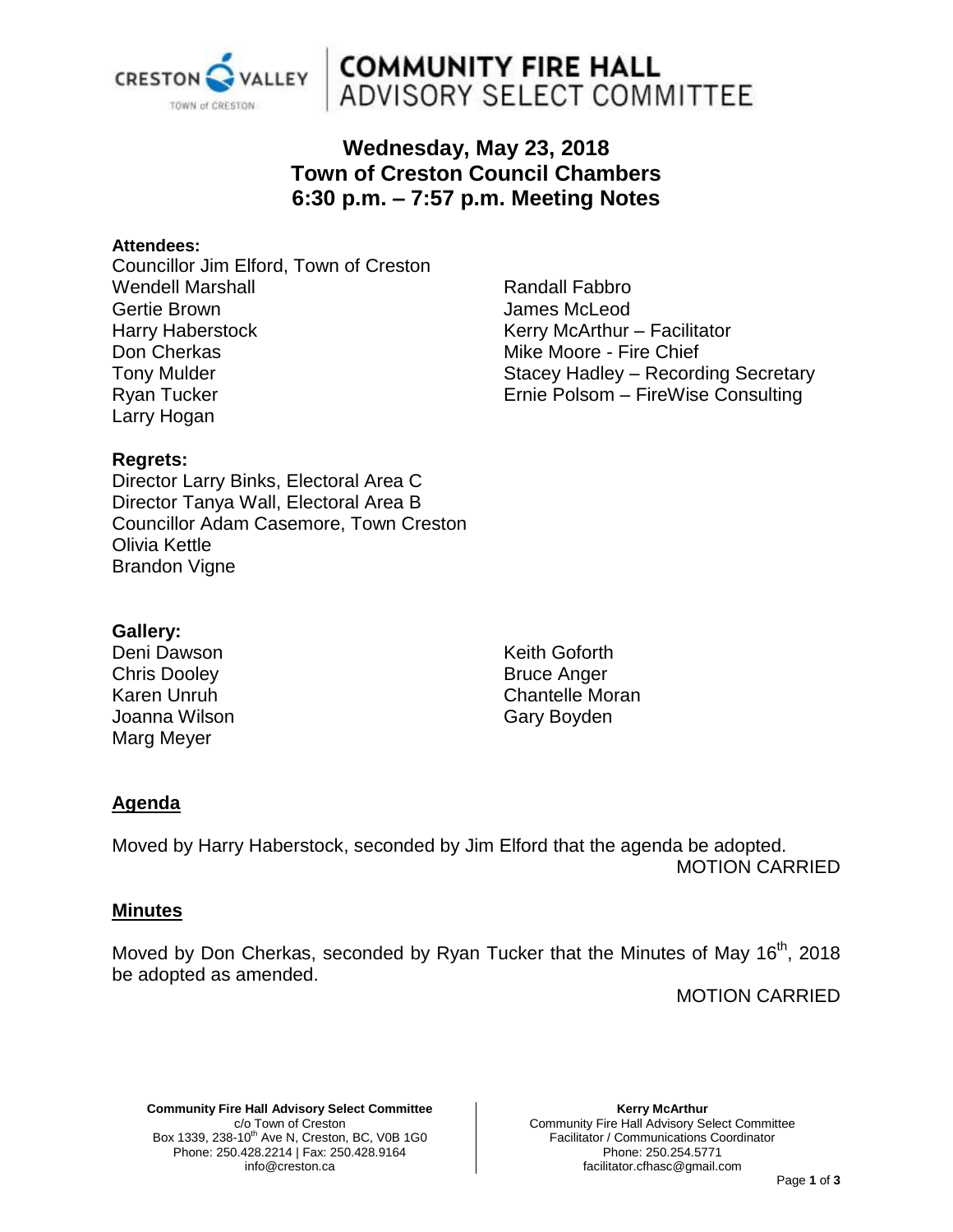

# **ASC Key Messages**

E. Polsom provided an update reiterating that the purpose of the Community Fire Hall Advisory Select Committee (ASC) is to evaluate information and to make a series of recommendations to Council regarding a long-term solution for a Fire Hall; and further, that a consensus model of decision making will be utilized by the Committee to establish general agreement or a majority vote not necessarily unanimity.

**COMMUNITY FIRE HALL**<br>ADVISORY SELECT COMMITTEE

E. Polsom provided a review of the ASC Key Messages documents and discussion was held.

Moved by Wendell Marshall, seconded by Gertie Brown that the ASC Key Messages be utilized as a basis for communications moving forward, subject to recommended amendments.

MOTION CARRIED

## **Development and Design Principles**

Discussion was held regarding the establishment of development and design principles moving forward and discussion was held regarding LEEDS certification, energy sustainability, energy efficiency, geothermal construction.

*Consensus was achieved with respect to the construction of an energy efficient Fire Hall.*

Moved by Gertie Brown, seconded by Tony Mulder that proven technologies be explored and evaluated through an Energy Modeling process to achieve a balance between energy efficiency and cost effectiveness for the construction of a new Fire Hall. MOTION CARRIED

Discussion was also held regarding potential design directions for the Architect with respect to the buildings façade, appearance and street appeal.

*Consensus was achieved with respect to the following design principles:*

- *A Fire Hall that is comfortable in its environment;*
- *A Fire Hall that is modern that fits the community;*
- *A Fire Hall that is functional and adaptable; and,*
- *A Fire Hall that that will fit with the Regional District Fire Service now and in the future.*

**Community Fire Hall Advisory Select Committee** c/o Town of Creston Box 1339, 238-10<sup>th</sup> Ave N, Creston, BC, V0B 1G0 Phone: 250.428.2214 | Fax: 250.428.9164 info@creston.ca

**Kerry McArthur** Community Fire Hall Advisory Select Committee Facilitator / Communications Coordinator Phone: 250.254.5771 facilitator.cfhasc@gmail.com